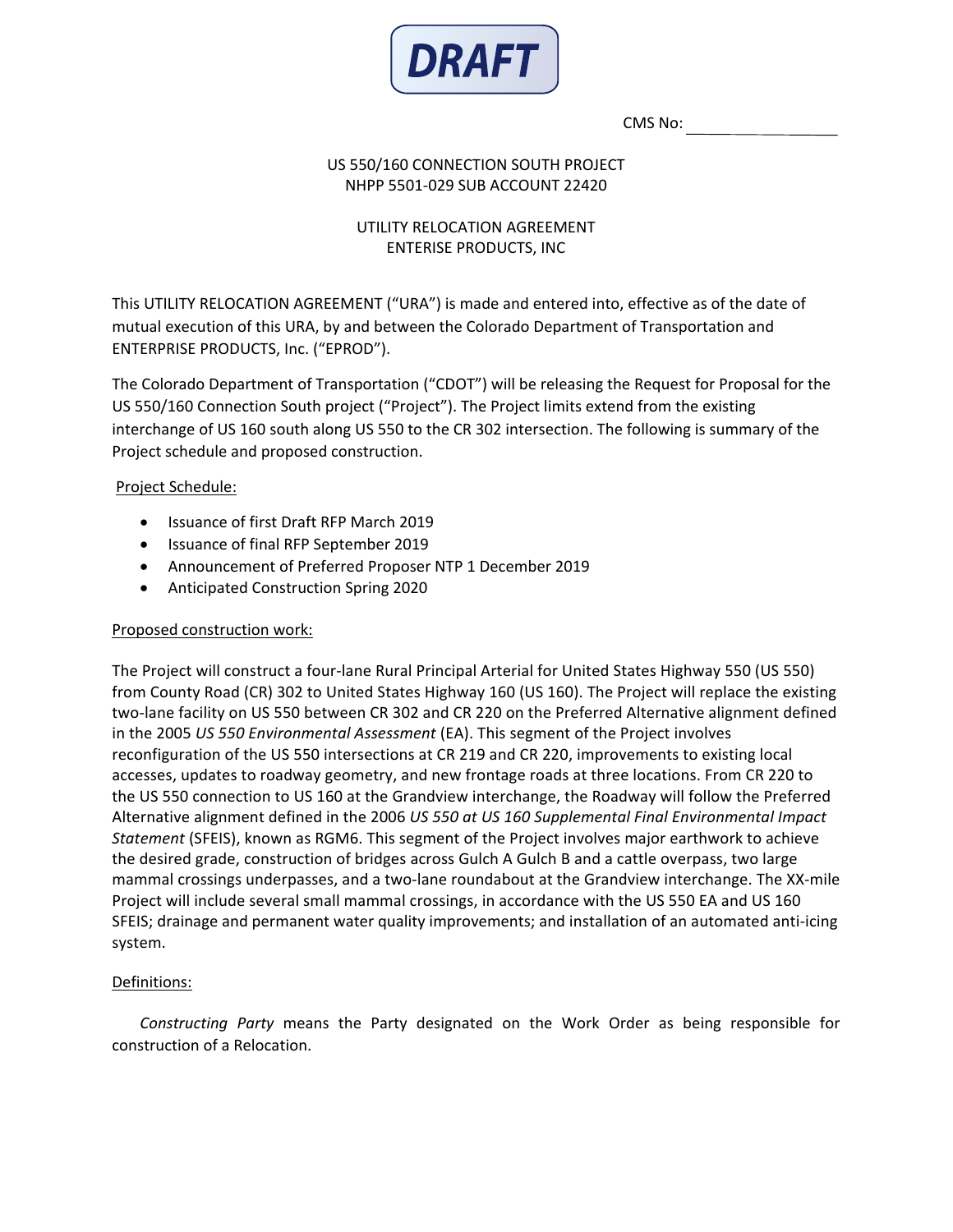*Cost of Relocation* means the entire amount to be paid for Utility Work that is properly attributable to the Relocation after deducting from that amount the cost of any Incidental Utility Work, Betterments, Excluded Environmental Work, Depreciation Value, and/or Salvage Value, as applicable.

*Designing Party* means the Party designated on the Work Order as being responsible for design of Relocation.

*Contractor* means the organization(s) or consortium(s) hired by CDOT to design and construct the Project, and their contractors, successors, and assigns.

*Relocate or Relocation* means the adjustment of a Utility that is necessary for the continuous operation of Utility service, Project economy, sequencing of Project construction, or to bring the Utility into compatibility with the implementation of a Project, including without limitation: Protection in Place or Protect in Place, Removal and reinstallation, including necessary temporary facilities; transfer or modification of location; acquiring necessary right-of-way at a new location; moving, rearranging, or changing the type of Utility (exclusive of Betterments); Abandonment; and construction of a replacement utility that is functionally equivalent.

*Relocation Plans* means the preliminary and final Utility Relocation design plans and construction documents. Relocation Plans shall comply with the Relocation Standards and with the terms of this URA.

*Utility or Utilities* means buried transmission and distribution facilities, including necessary appurtenances, owned and/or operated by EPROD that have been identified as potentially posing a conflict with the implementation of the Project and includes any such facility during and after Relocation.

*Utility Work* means tasks, obligations and duties, exclusive of Incidental Utility Work and Excluded Environmental Work, required to either accomplish Relocation or confirm that no Relocation is required for a Utility, including:

- a) design of the Relocation, including subsurface utility engineering ("SUE") and the development of final utility relocation plans;
- b) construction of the relocation, including labor, materials and equipment procurement, temporary relocation, and relocation of existing service lines connecting to any Utility, regardless of the ownership of such service lines or of the property served by such service lines; and
- c) activities undertaken to effectuate the Relocation, hereinafter collectively referred to as "Utility Coordination," including without limitation:
	- i) verification by survey, potholing or otherwise that a Utility is, or is not, in conflict with the Project;
	- ii) provision of survey coordinate data, field surveys, and construction staking in the field for the construction of a Relocation;
	- iii) acquisition of Permissions and property interests;
	- iv) public information;
	- v) traffic control;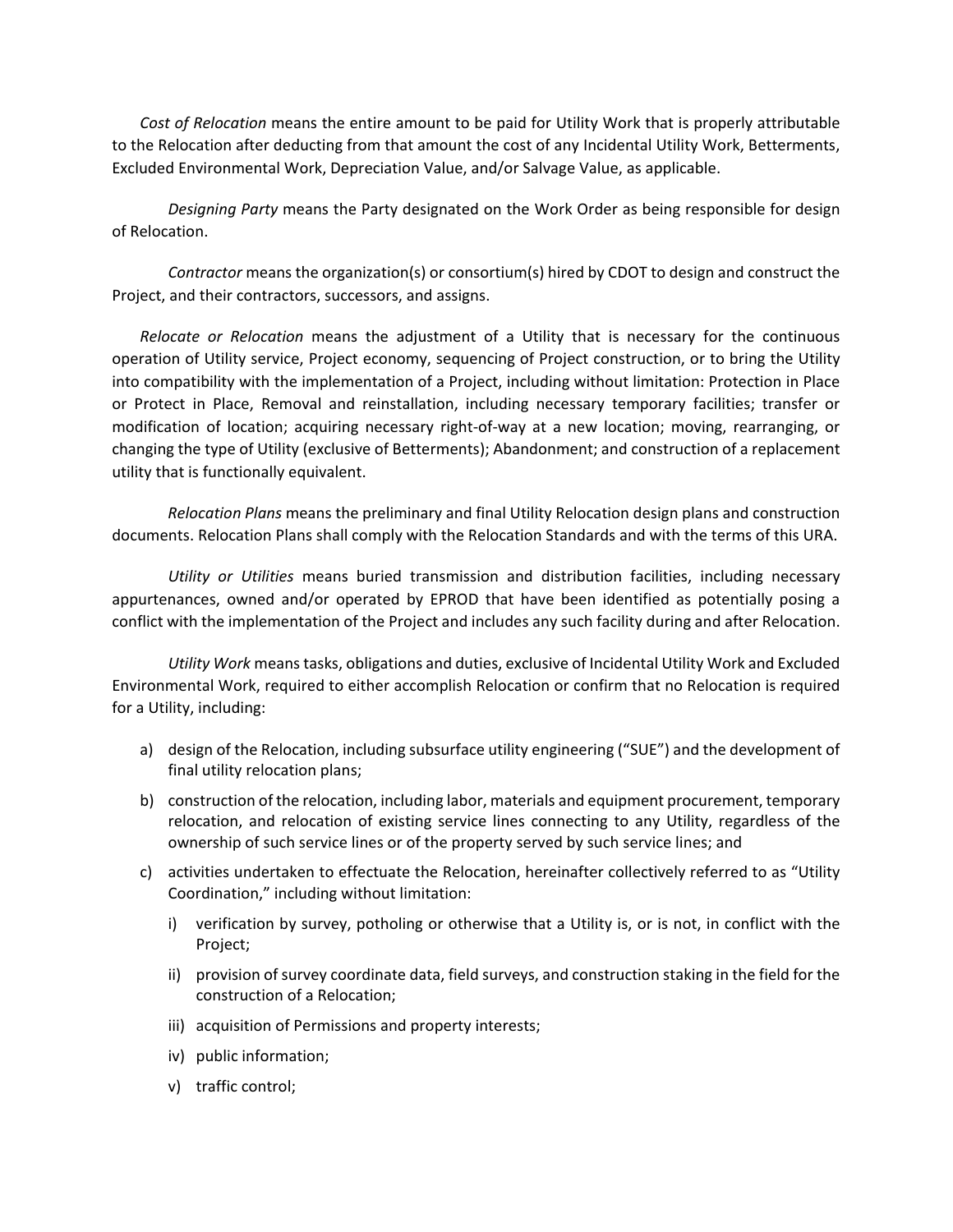- vi) resurfacing and restriping of streets and reconstruction of curb and gutter and sidewalks as may be required by any relevant authority;
- vii) development of and delivery to the non-Constructing Party of as-constructed plans (or, in the alternative, drawings marked to show changes in the field) showing each Relocation; and
- viii) activities performed to ensure and document that Utility Work is in accord with Relocation Plans, including, without limitation, materials handling; construction procedures; calibrations and maintenance of equipment; document control; production process control; and any sampling, testing, and inspection done for these purposes (collectively, "Quality Control").

*Work Order* means the document under which all Relocations shall be implemented and the Responsible Party designated, in accordance with the Work Order.

### **Agreement**

Utility investigation has determined that this project will require coordination with EPROD. This Agreement is to establish a process between the Utility Owner, CDOT and the Contractor. This process is further addressed in Book 2, Section 7 – Utilities in the RFP. This Agreement does not commit funding by any party.

CDOT has coordinated with EPROD to confirm the location and ownership of existing infrastructure within the project limits, and identified known utility conflicts to be encountered in completing the project. The known conflicts and proposed relocation of EPROD's facilities is shown in the utility plans for information only. Final utility relocation and phasing plans are to be completed by the Contractor and included with the final construction of the project.

The RFP will require the CDOT Contractor to coordinate the relocation of EPROD's facilities. The RFP will also require the use of reasonable efforts to anticipate and avoid utilities, and to minimize impacts to existing utilities. The Contractor will be required to either execute a No-Conflict form or a Utility Work order with EPROD for relocation work. Examples of the No-Conflict form and Utility Work order are attached hereto. The preliminary relocation plan shall be provided at the time of the execution of this URA.

CDOT anticipates and has identified EPROD's facilities to be in conflict with the proposed project work. CDOT's Contractor will be responsible to confirm the Conflicts and provide the appropriate documentation to CDOT that the Contractor and EPROD have coordinated the proposed relocation and identified impacts to existing facilities in completing this work. EPROD shall have final approval for the relocation design of its facilities.

The Contractor will execute a Work Order with EPROD that would define the roles and responsibilities for the relocation. Reimbursement costs to complete the utility relocation work will be determined in accordance with the Utility Accommodation Code, State Statutes and Federal Regulations. Payment of costs associated with the relocation work will be handled via a separate reimbursement agreement between CDOT and EPROD. CDOT will facilitate the reimbursement negotiations with EPROD and generate the appropriate reimbursement agreement. **The Contractor shall not include utility relocation reimbursement costs to EPROD in its lump sum bid.**